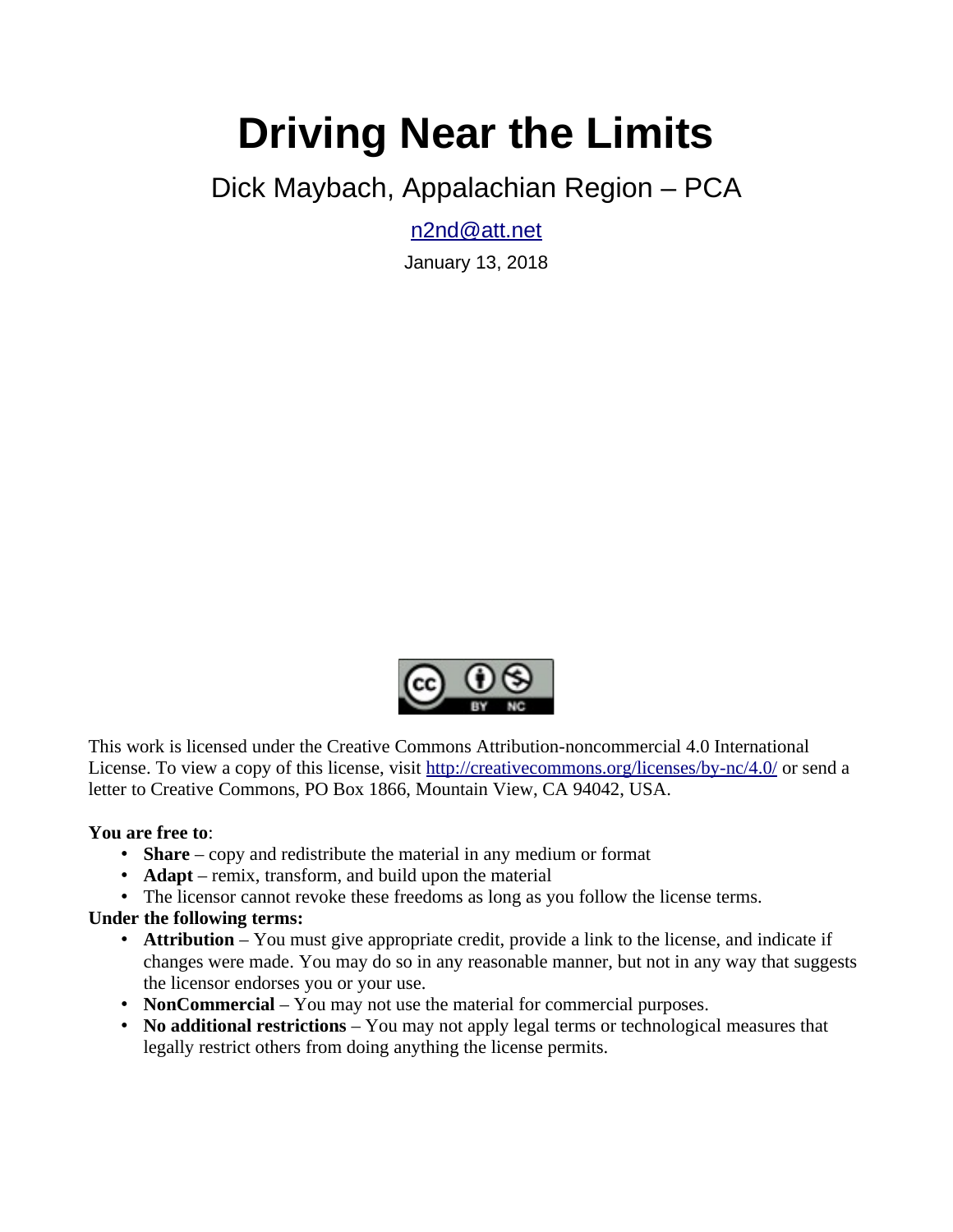This article has two main topics, *vehicle dynamics* and *driving techniques*, and concludes with a brief recap. We'll begin vehicle dynamics by looking at a single tire, because all forces, whether you're accelerating, braking, or turning, are applied through your tires. Next we'll look at understeer and oversteer. Understanding these key concepts is essential to maintain control of your car as you maneuver. Another important aspect of vehicle dynamics is weight shifting. As your car changes speed and direction, the distribution of traction among your tires also changes. Understanding these changes is a key to helping you stay within your car's limits.

By far the best way to improve your driving technique is to get some track time with an instructor sitting beside you, for example by participating in the PCA Driver Education program. However, you will be more successful if you understand some key concepts before you go. We'll first look at making the best use of the gear box. Even some experienced track junkies don't understand how to do this. Finding the best line through a road course is a never-ending job, but there are some general principles to get you into the right neighborhood. Practicing this on the street will make you a safer driver and will keep your passengers more comfortable. Braking and shifting are important both in getting around a course quickly and safely driving to a local store.

## **Vehicle Dynamics**

Before we can talk about driving techniques, we must understand what our car is doing as we maneuver.

### **Forces on a Tire**

First, let's look at the forces on a single tire. Before we can make any sense of how a four-wheeled vehicle responds, we must understand what each of its tires is doing. The only way a car can accelerate is if the pavement pushes against the tire. The same is true of slowing, only the push is in the opposite direction. And when you turn, the force is to the side. If we look at the maximum force that a tire can sustain in every direction, we find it traces a circle, as shown in Figure 1. This is of course an approximation; the maximum force a tire can apply to the side is probably not the same as it is to the front and rear. Since we're considering only general principles here, we'll ignore this.



Figure 1. Tire Traction Circle.

The maximum force that a tire can sustain is proportional to the weight it carries, which means that the radius of its traction circle is proportional to the weight on the tire. We will see later that the distribution of weight among a car's four wheels changes as it maneuvers, and we will sketch traction circles for each wheel to show how the traction is distributed. The tread pattern doesn't affect this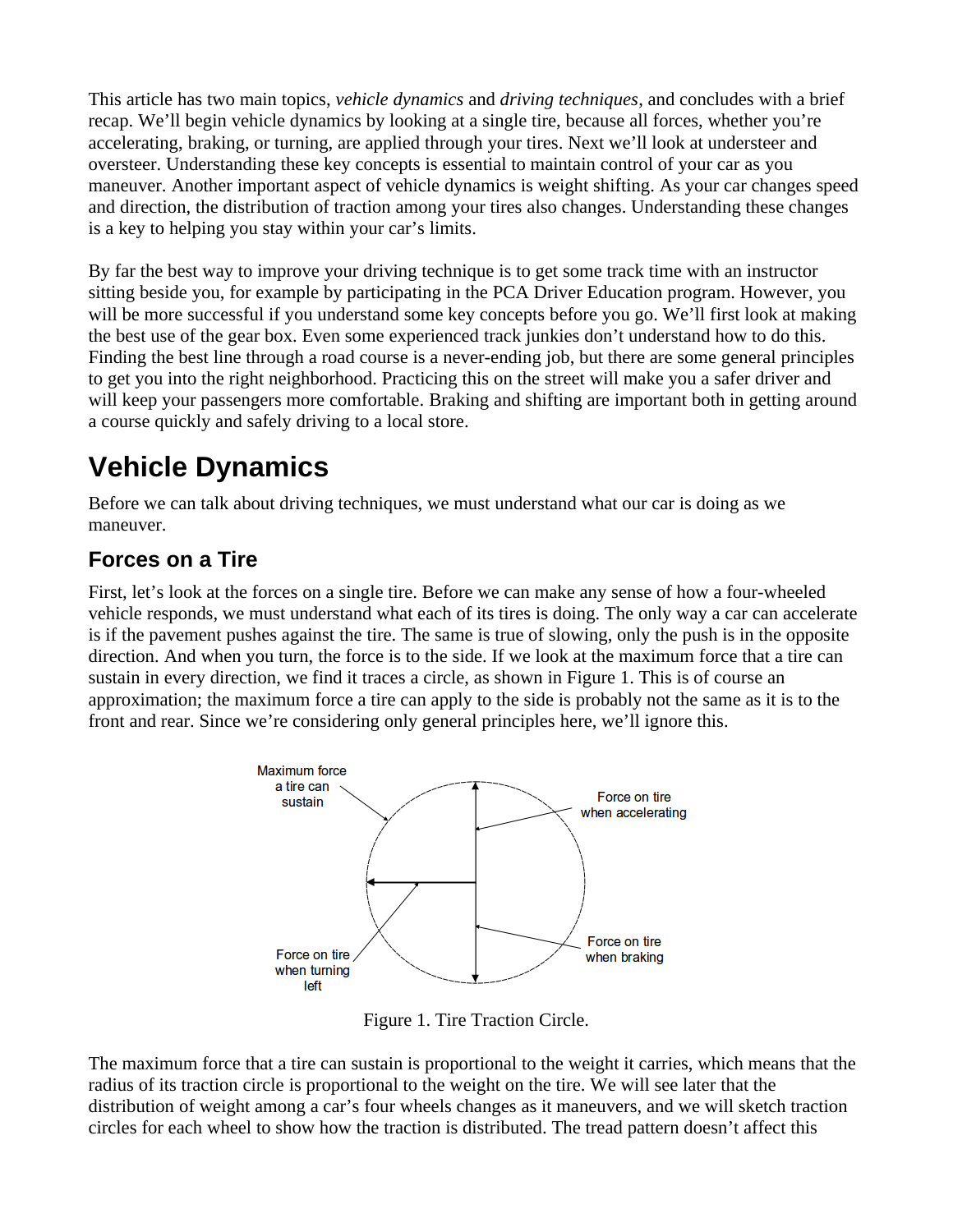(again ignoring the subtleties); it's purpose is to help the tire maintain traction when the road is wet. By the way, if the water depth exceeds your tread depth, you are likely to hydroplane at speeds above about 40 mph. If there is oil on the road, you can lose control at much lower speeds and with much thinner layers of liquid.

What happens when we slow and turn at the same time? We can plot the braking force and the turning force, which are at right angles. To find the total force we add the two components graphically by moving the start of the turning force to the end of the braking force, as shown in Figure 2. The graphical sum of these is just an arrow from their start to their end. The order in which we do the addition isn't important; we could have moved the braking force arrow so it started from the end of the turning one. Note that the total force has both a magnitude and a direction. For example, if the two forces are each 70 per cent of the tire's capacity, their sum equals its capacity.



Figure 2. Summing the Forces on a Tire.

Figure 3 may be a more useful way to look at the situation. Actually, this should surprise you, since it shows that if can apply substantial braking and turning effort simultaneously. However, this applies only to a single tire, and most of us prefer cars with four. To maintain control, we must ensure that no tire experiences more force than it can sustain. We'll see soon that this drastically reduces how much braking we can do while in a turn. The chart is symmetric. We could change the x-axis to *turning effort* and the y-axis would become *available braking effort*.



Figure 3. Braking and Turning Traction.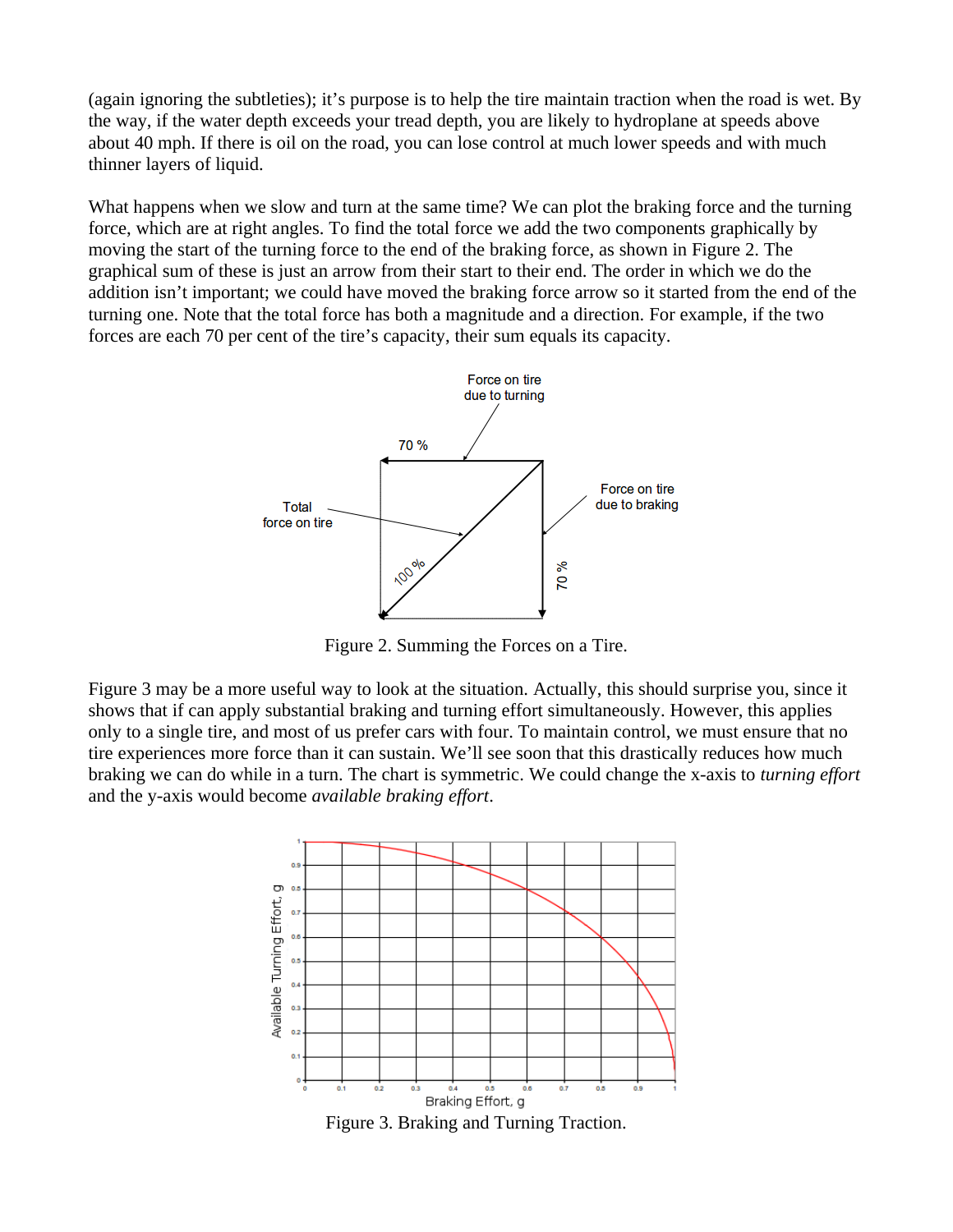Your tires develop force by slipping – no slip means no force. This is true for both changes in speed and changes in direction. Figure 4 shows the approximate concept. I make no claims about the accuracy of this plot. It shows how it feels to me. Look first at the curve for a street tire. A stable region exists at low slip rates, that is, below the tire's maximum force. Here, if you ask a tire to supply more force, it can do so by increasing the slip. Above the tire's maximum force, the situation becomes unstable. Beyond this, as the slip rate increases, the force actually decreases. As a result, the force drops to a low level and stays there. You are now riding in a ballistic object that has essentially lost contact with the road. The shape of the curve in the unstable region doesn't matter, because the force quickly snaps to it's low ultimate value. Once a tire begins to slide, you've lost control of your speed and direction. The sound of screeching tires is often followed by the sound of crumpling metal.



Figure 4. Tire Force vs. Slip

Fortunately, you have considerable warning with street tires. As you approach their maximum traction, the steering will begin to feel mushy and you will hear the tires talking to you. Experienced drivers prefer track tires, which can supply significantly more force. They hang on like a cat on a curtain, right up to their limit, as shown by the red curve in Figure 4. However, because they make less noise and have less slip, you have less warning before they let go. And by the time they do let go, you are moving at significantly higher speed then with street tires. At this point, you need a really good plan B. You shouldn't use track tires until you accumulate significant track skills on street tires. Inexperienced drivers using these will either get into serious trouble or they will never learn to approach the limits. Also, track tires may increase the forces to the extent that they exceed what the suspension can handle. This can produce undesirable changes in geometry and in extreme cases, catastrophic failure.

### **Understeer and Oversteer**

As you approach the maximum speed in a turn, your car can react in one of two ways. The most common reaction for passenger cars is to understeer, which means the car rotates more slowly than you steer; see Figure5. This occurs because the front wheels have less traction (or equivalently, higher slip) than do the rear ones. In extreme cases, they could let go completely. Car companies prefer this characteristic, because the way most drivers react is to reduce the gas or to apply the brakes, and either of these actions increases the traction in the front. We'll discuss the reasons for this in a few minutes. Also, drivers who go into a turn too fast in a car with understeer usually conclude that it was their fault, which means they don't call their lawyers. This too is desirable for car manufacturers.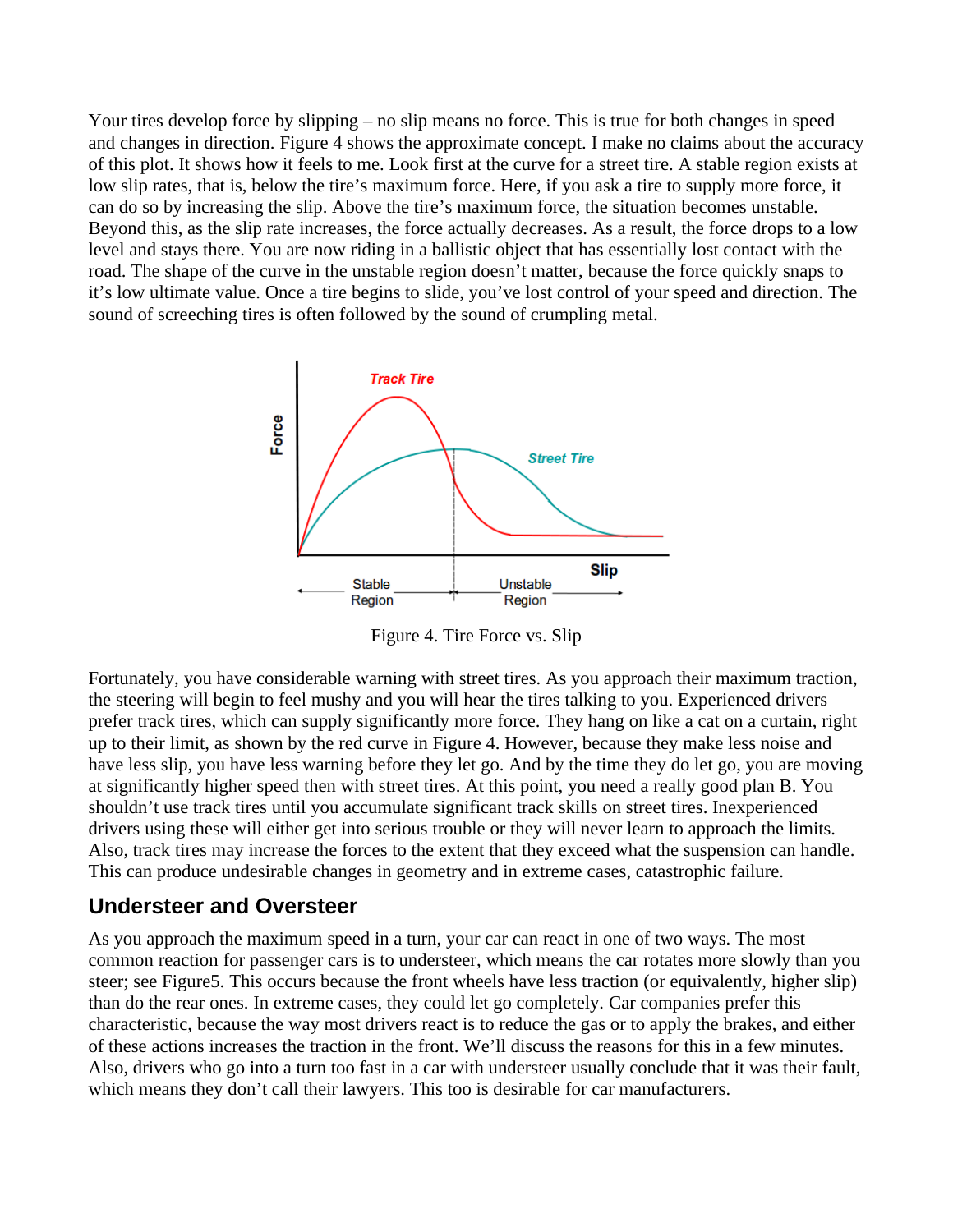

Figure 5. Understeer.

The opposite reaction to high speed through a turn is oversteer, where the car rotates faster than where you've steered, as shown in Figure 6. Although the car pivots excessively, its path can be either inside or outside the steered path. This occurs when the car has more traction in the front than in the rear. We will see later that the proper corrective action is to apply more throttle, which is contrary to most drivers' instincts. They frequently conclude that a defect in the car's design caused the incident and call their lawyers. As a result, passenger car manufacturers seldom sell cars with this characteristic. Race drivers may prefer some oversteer, because it allows them to accelerate through turns. Because acceleration increases understeer and deceleration increases oversteer, an experienced driver can control a car's response in a turn. The process is called *throttle steering*.



Figure 6. Oversteer.

### **Forces on a Car**

As discussed above, all external forces are applied to a car through its tires. In particular, they are applied where the tires contacts the road. However, inertial forces are applied at the car's center of gravity, which is considerably higher than the contact points of the tires and road; see Figure 7. As a result, when you brake, for example, it tends to rotate the car, pushing its nose down and its rear up. The downward force on the front tires increases and that on the rear tires decreases. Since a tire's traction is proportional to the downforce on it, under braking the traction on the front tires increases and that on the rear tires decreases. The opposite occurs under acceleration.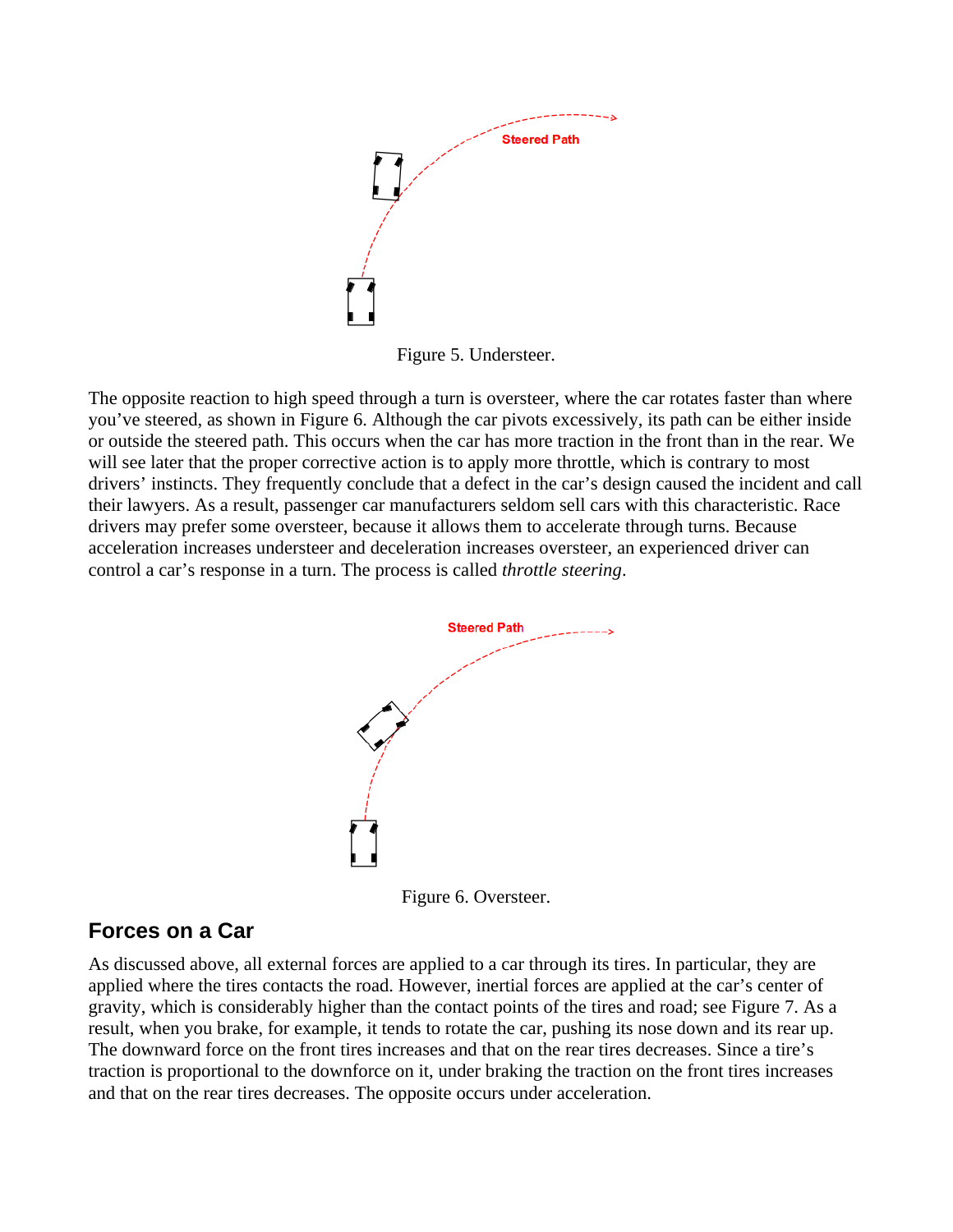

Figure 7. Forces while Braking

This effect is also apparent in turns. For example, Figure 8 shows the rotating effect in a right turn, where the turning force is applied at the road surface and the inertia force at the center of gravity. When turning right the turning force is to the right, and the inertia force is to the left, which leans the car body to the left. The right wheels are barely touching the pavement, which means that they have almost zero traction. Only a very small patch on each right tire is in contact with the road, while each left tire has almost twice its resting area touching. There is no bump in the road here; all the lean is caused by the effect of the turn.



Figure 8. Cornering Forces

### **Weight-shifting**

A good way of visualizing how maneuvers affect traction is to look at the sizes of the areas of the tires' contact patches. Understanding this is the key to understanding vehicle dynamics. The discussion will be clearer if we assume the car has equal front and rear weight distribution and equal-sized front and rear tires, such as on a Boxster or a Cayman. In this case, the weight on each tire is equal, and since a tire's traction is proportional to the weight on it, each tire here has equal traction. Figure 9 shows a car from above with the contact patches indicated by the black rectangles. Since the car is moving in a straight line at constant speed, all the patches are the same size.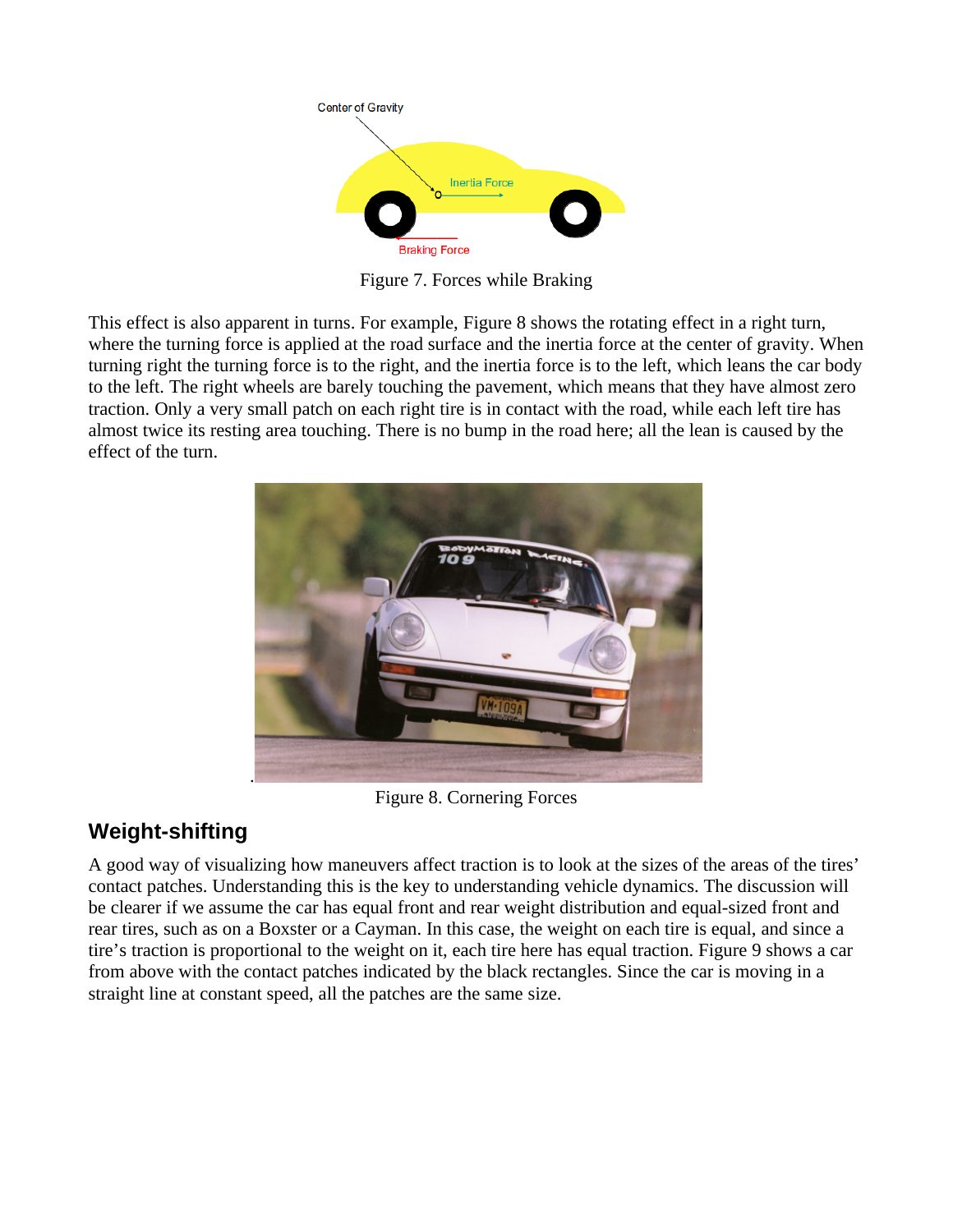

Figure 9. Constant-speed Tire Contact Patches.

Figure 9 also shows a traction circle for each tire, and since each caries equal weight, the radii are also equal. The circles show the traction available at each wheel, not how much force is actually applied, and here all the forces are zero. Most tires are inflated to pressures of about 30 pounds per square inch, Our cars weigh about 3000 pounds, which means that at 30 psi, they need a total of about 100 square inches of contact patch area, or 25 square inches per tire. All the forces on the car, whether accelerating, braking, or turning, are applied through these small areas. This is our least interesting plot, since the car is neither turning nor changing speed.

When we accelerate, the weight shifts to the rear, which increases the maximum available rear-wheel traction. Remember that this happens because the car's center of gravity is higher than the center of effort of the accelerating force. As a result, the contact patch areas increase for the rear tires and decrease for the fronts, which causes similar changes in the traction circles. The higher the center of gravity the greater will be the weight transfer. Figure 10 shows the situation. The black arrows show the forces on the rear tires (assuming the rear wheels are powered), and the red arrows those on the front tires (assuming those are powered).



Figure 10. Accelerating Tire Contact Patches.

The available traction is proportion to the area of the contact patch, which means under acceleration the rear tires have increased traction. However, the total force on the driven tires depends on engine torque. If this exceeds the available traction, the wheels will spin, which of course kills the force and hence the acceleration. This is an advantage for rear-wheel drive cars, because the rear-wheel traction increases when they need it, but it has the undesirable effect of reducing the steering effort you can apply under acceleration.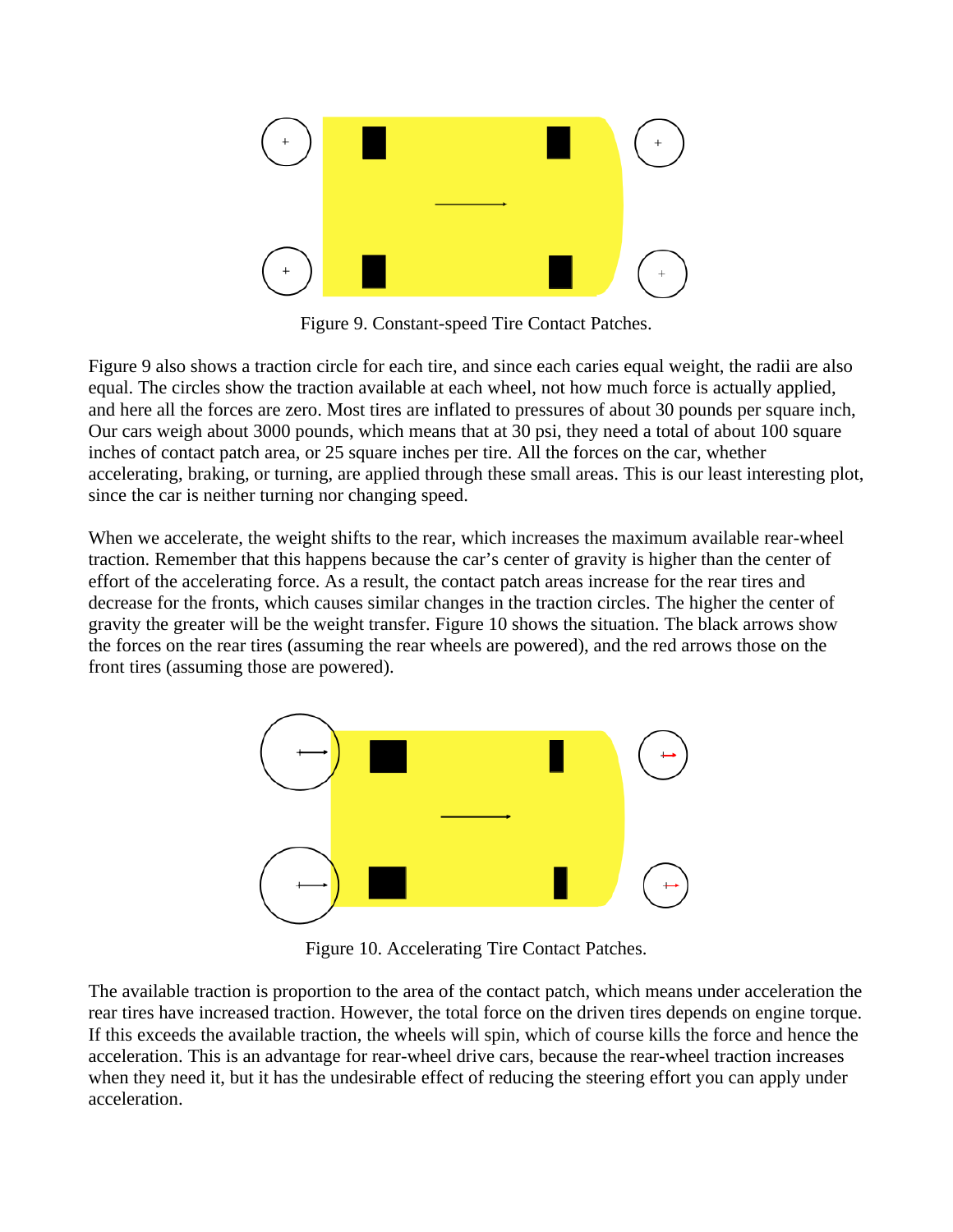Front-wheel drive cars are at a disadvantage under acceleration because the driving wheels have less traction available. Four-wheel driven cars must be designed carefully. The higher their acceleration, the less traction is available in the front wheels. Some sort of front-to-rear limited slip or stability management is needed in cars with all-wheel drive, especially for high-performance ones. Here we assume this and show lower accelerating forces on the front wheels (shown in red); otherwise, the acceleration will be limited by the front wheel traction.

Under braking, the weight and hence the maximum available traction shift to the front wheels. The radii of the traction circles are proportional to the size of the area in the associated tire contact patch, as shown in Figure 11. This is why your front brake pads are larger than your rear ones and why braking systems are biased to place more effort on the front. These design features allow you to make use of the increased front-wheel traction available under braking. Note that under braking all cars have fourwheel drive.



Figure 11. Braking Tire Contact Patches.

Engineers who design brake system must compromise. If the road traction is very good, the weight shift is pronounced under hard braking, and the optimum bias is to put most of the braking effort on the front. However, if we drive this design in slippery conditions, the maximum weight shift under braking is much less, and the front wheels may well lock up long before the rear ones can exert any significant force. As a result, without ABS, either the front or the rear wheels can lock up first, depending on road conditions. Again, the sizes of the contact patches show the maximum available traction. They say nothing about how much force each wheel applies to the car, which depends on how hard you stomp on the brakes and the brake bias. Of course, these interact, since the areas of the contact patches are affected by the braking effort.



Figure 12. Turning Tire Contact Patches.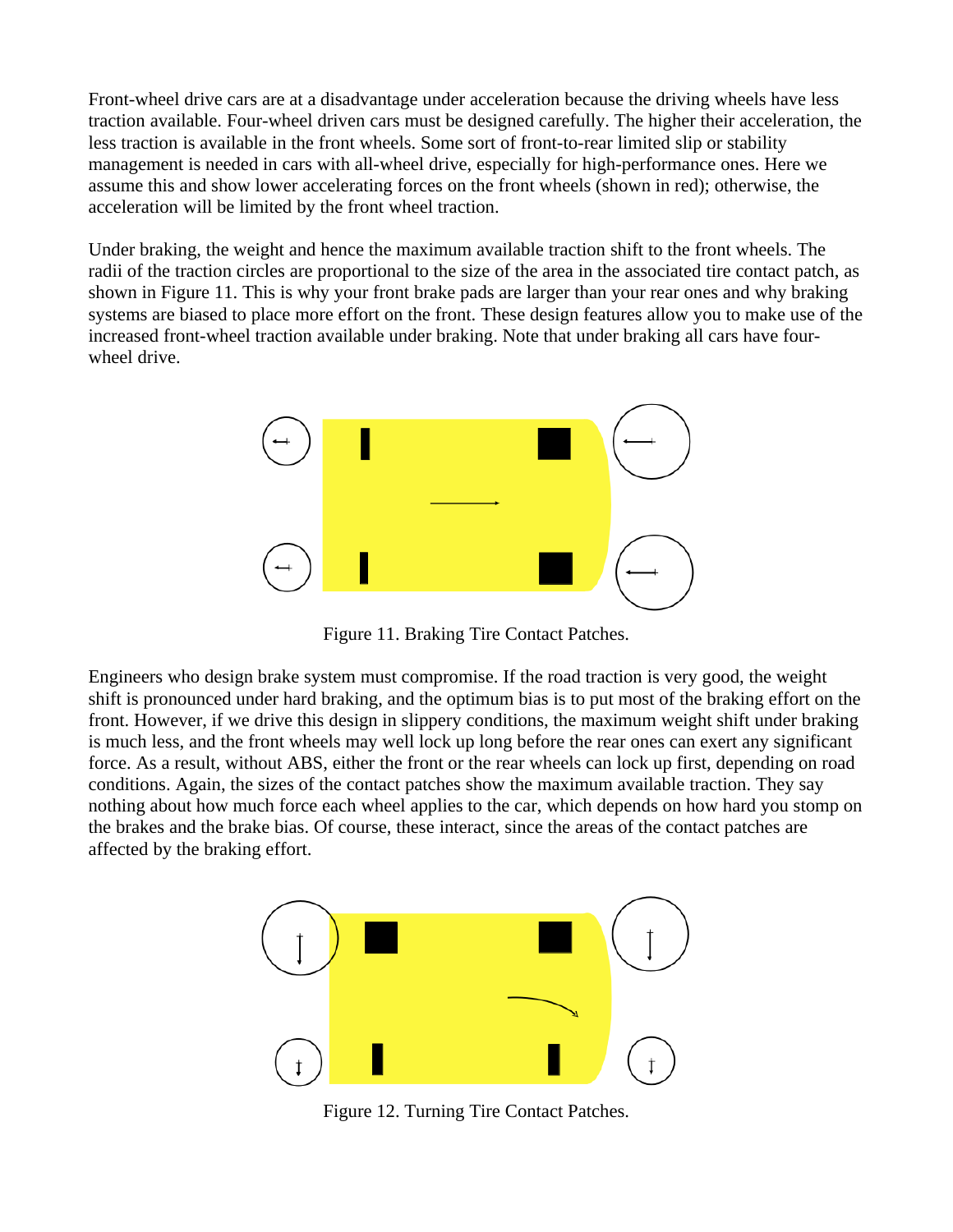In a turn, the weight and available traction shift to the outside tires. The slip of each outside tire equals the slip of its inside mate. Since the outside tire carries more weight, it will carry a larger share of the turning force. In fact, the force on each tire is roughly proportional to the area of its contact patch, and hence is roughly proportional to its traction capacity. Thus, in a turn the forces are self-equalizing, and we don't have to control them as we do with braking forces, and in four-wheel drive cars, accelerating ones. Although each inside tire must slip at the same rate as its outside mate, the front and rear tires often slip at different rates. If you experience understeer, it just means that your front wheels are slipping more than are your rear ones. Similarly, oversteer means that the rear tires slip more.

When we brake while turning, the available traction shifts to the outside and to the front. See Figure 13, which shows a car turning right.



Figure 13. Braking while Turning Tire Contact Patches.

The outside (left) front tire has the largest traction circle and the inside rear the smallest. Unfortunately, the forces are distributed differently than the available traction. First, look at the turning forces. The two outside tires have equal turning forces. The forces on the inside tires are also equal, but are smaller. The two front tires have equal braking forces, and while the braking forces on the rear tires are also equal, they are smaller. Remember that the total force on each tire is the graphical sum of the turning and breaking forces. Here we see that the inside rear tire is right at its traction capacity, although the others still have considerable margin, especially the outside front. Earlier we looked at the traction circle for a single tire and concluded that we could apply considerable simultaneous braking and turning efforts, but with four tires, we must be much more cautious. Without ABS, we must brake carefully to avoid locking up the inside rear tire. If the car understeers, modest braking will increase the front traction and will help to overcome it. For cars that oversteer, braking is exactly the wrong strategy.

Accelerating while turning reduces the available front traction and the traction available on the inside tires, as shown in Figure 14, where the car is turning right. We'll first look at the turning forces, which are the same whether the car is coasting, accelerating, or braking through the turn. In a rear-wheel drive car without stability management or a limited-slip differential, the accelerating forces applied to the rear wheels are equal. However, the inside rear tire has less traction and unless we are careful with the throttle, it can break loose.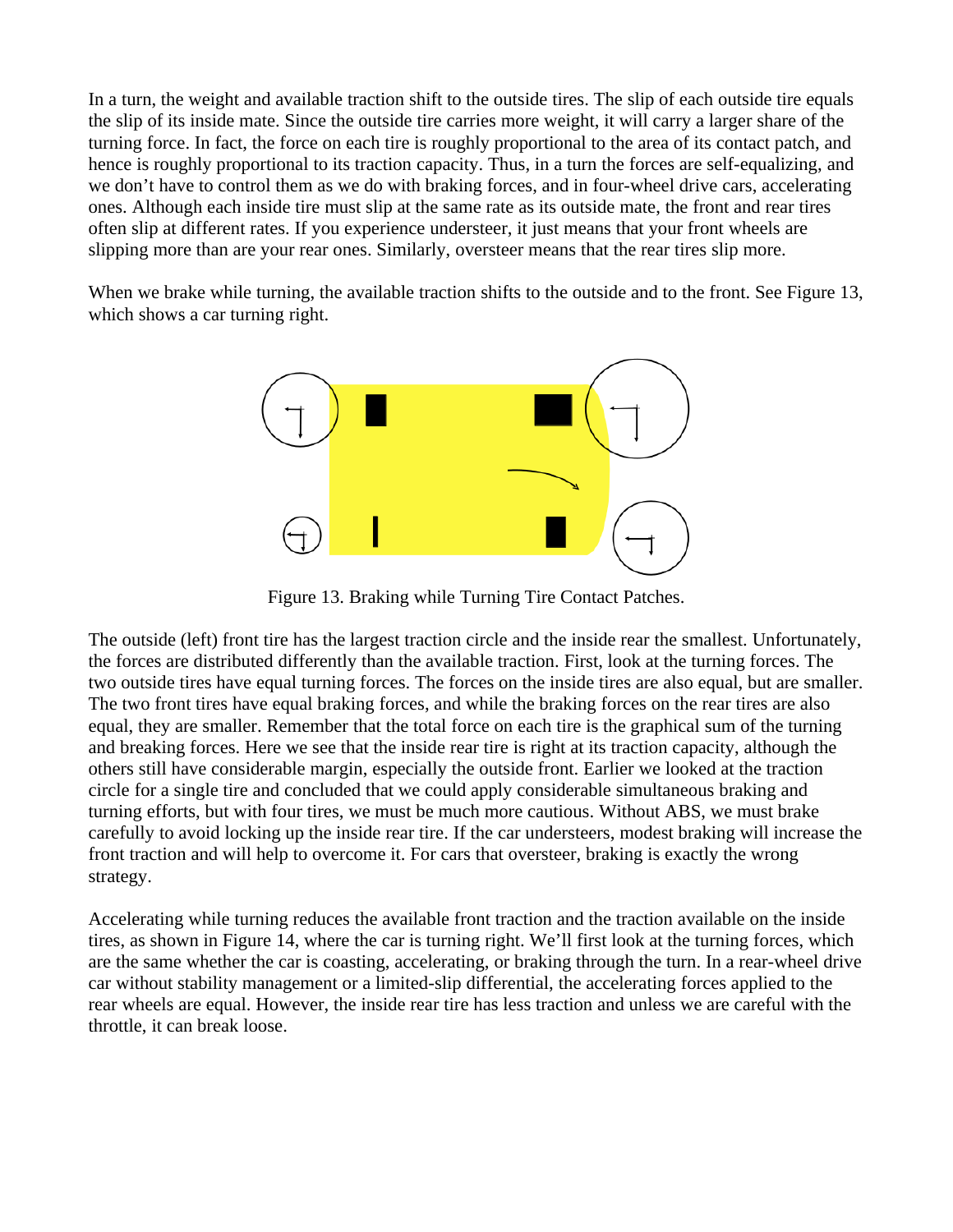

Figure 14. Accelerating while Turning Tire Contact Patches.

This situation is especially difficult for all-wheel driven cars, because of the extreme differences in available traction among the wheels. Limited-slip differentials or stability management are almost mandatory to allow acceleration through a turn. The reduced available front traction tends to increase any understeer and to decrease any oversteer. Many cars with good handling can be throttle-steered; in a turn. Increasing the throttle will produce understeer and decreasing it will produce oversteer. This is a common skid-pad exercise in driving schools.

Figure 15 shows the maximum speed you can carry through a turn at neutral throttle.



Figure 15. Maximum Speed vs. Turning Radius.

This assumes the car can maintain 1 g of lateral acceleration through a turn, which is true only for highperformance cars with good tires. Most street cars can achieve only lower speeds. However, the shape of the curve is true for all cars and all conditions. Looking at this should give you some comfort, since it shows that the maximum speed you can carry through a turn does not change drastically as the radius changes. For example, if you can go through a 400-foot turn at 80 mph, reducing the radius to 200 feet means you must reduce your speed only to 56 mph. In other words, cutting the radius in half requires you to reduce your speed by only 30 per cent.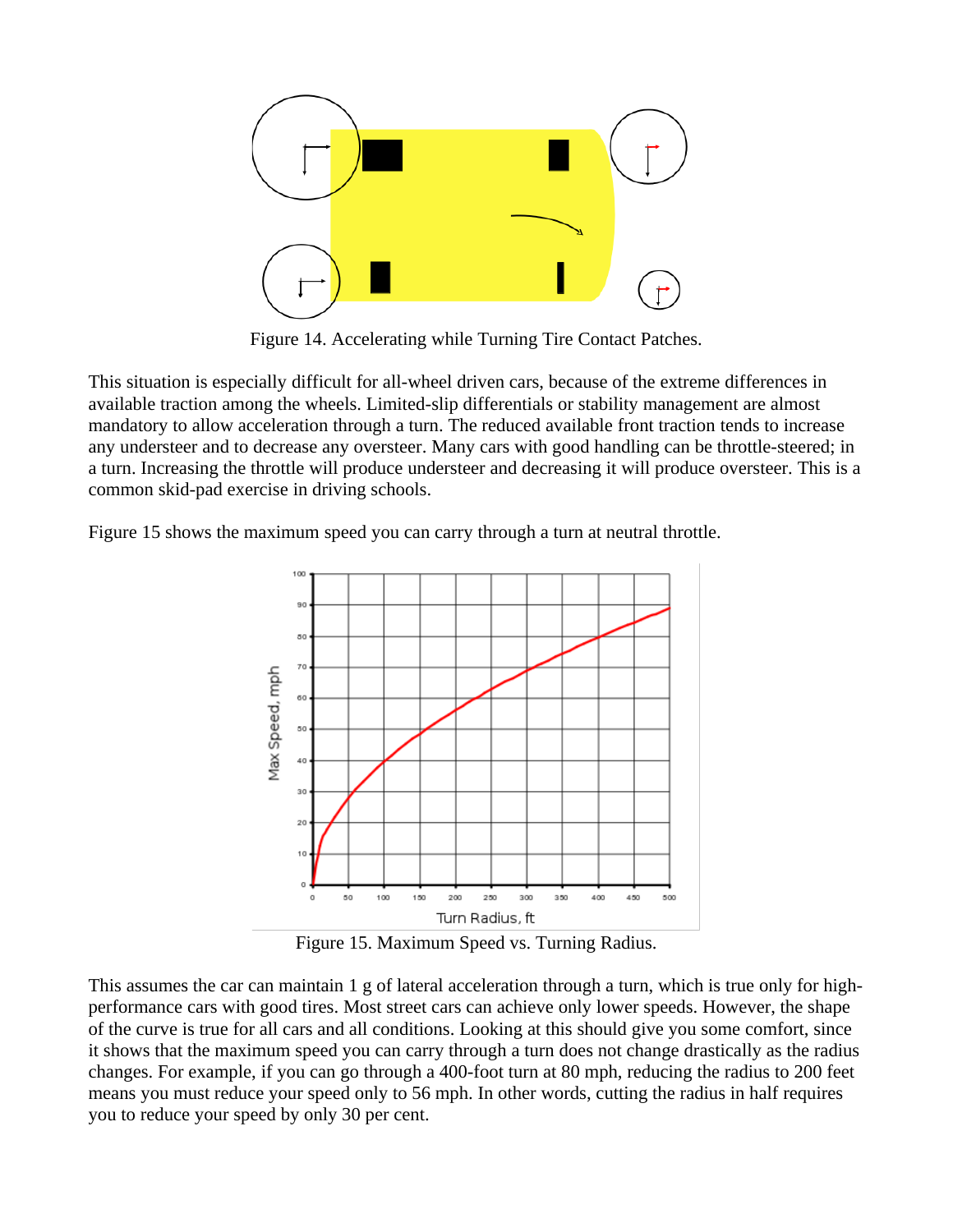# **Driving Techniques**

While the best way to learn how to drive is to sit behind the wheel with an instructor beside you as you drive around a track, we can introduce the basic concepts here. I would never suggest this to a group of 16-year-olds with shiny new licenses, but you can safely practice most of these on the street at legal speeds. Just be careful not to alarm your fellow drivers or the local police.

### **Gear Selection**

To make the best use of the power available from your engine, you want to select the gear that maximizes the accelerating force. Figure 16 illustrates this for an '87 911. The red lines show the engine rpm vs. speed for each of the five available gears. The red numbers on the right are rpm. The green curves are more interesting. They show what we actually want to know – how much total force the rear wheels apply to the road at full throttle, which is shown by the green numbers on the left. You get the best acceleration by taking the engine up to its rev limit in every gear before you shift. Any time you shift up, you lose accelerating force. I have heard experienced track drivers claim that you should shift at the engine's torque peak, and this plot shows that just isn't true.



Figure 16. '87 911 Accelerating Force.

Note the large difference between first and second. This is a street car, and the gear ratio for first has been chosen to make it easy to get the car moving. A car designed for racing would have a smaller difference between first and second. Since a 911 has about 1800 pounds on its rear tires, you can break the rear wheels loose over much of the range in first gear. I used the data in the owner's manual to make this and the following plots, and all assume no losses in the gearing. If you put the car on a dyno, you would get different results, but these are accurate enough to show you about where to shift.

Figure 17 is the same plot for an '02 Boxster S, and it shows the advantage of a six-speed transmission. First is still a "get the car rolling" gear, but the gap between first and second at the shift point is smaller than for the five-speed 911. Since a Boxster has only 1500 pounds on its rear wheels, you can break the rear wheels loose anywhere in first gear. The gap between second and third is quite small at the shift point, and the subsequent gaps are completely closed, which means that the optimum shift points for a Boxster S occur at slightly less than the rev limit. Top speed for this car is 161 miles per hour, and I stopped the plot here.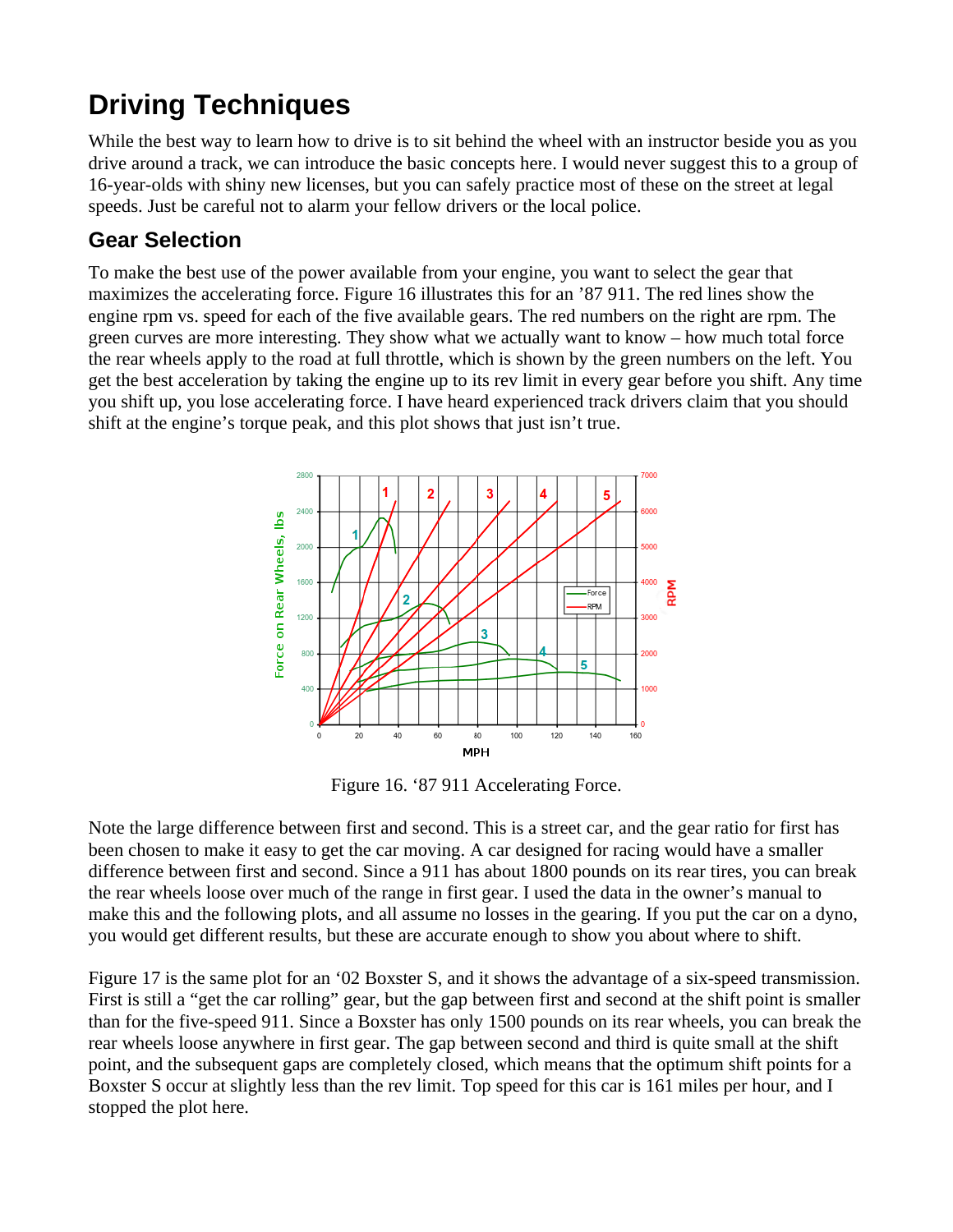

Figure 17. '02 Boxster S Accelerating Force.

As Figure 18 shows, the legendary 930's 4-speed gearbox leaves large gaps between the gears. Whenever you upshift, you lose substantial accelerating force. The narrow torque curve doesn't help either. However, the optimum shift strategy is still the same – take it up to the rev limit before you shift.



Figure 18. '82 930 Accelerating Force.

### **Turning Strategy**

Up to now, we have been looking at how your car reacts to changes in speed, direction, and gearing. Now we'll consider what this implies about how you should drive the car. We have seen that the larger our turning radius, the faster we can go through the turn. This means that we should adjust our line through each turn so that it is the largest possible constant-radius arc. You should approach the turn at its outside edge, brake just enough to slow the highest speed that its radius allows, and set your steering so that you graze the inside edge at its apex, and exit at the outside edge. At drivers' ed, instructors frequently say, "You paid for the whole track; you should use the whole track." Figure 19 shows the strategy.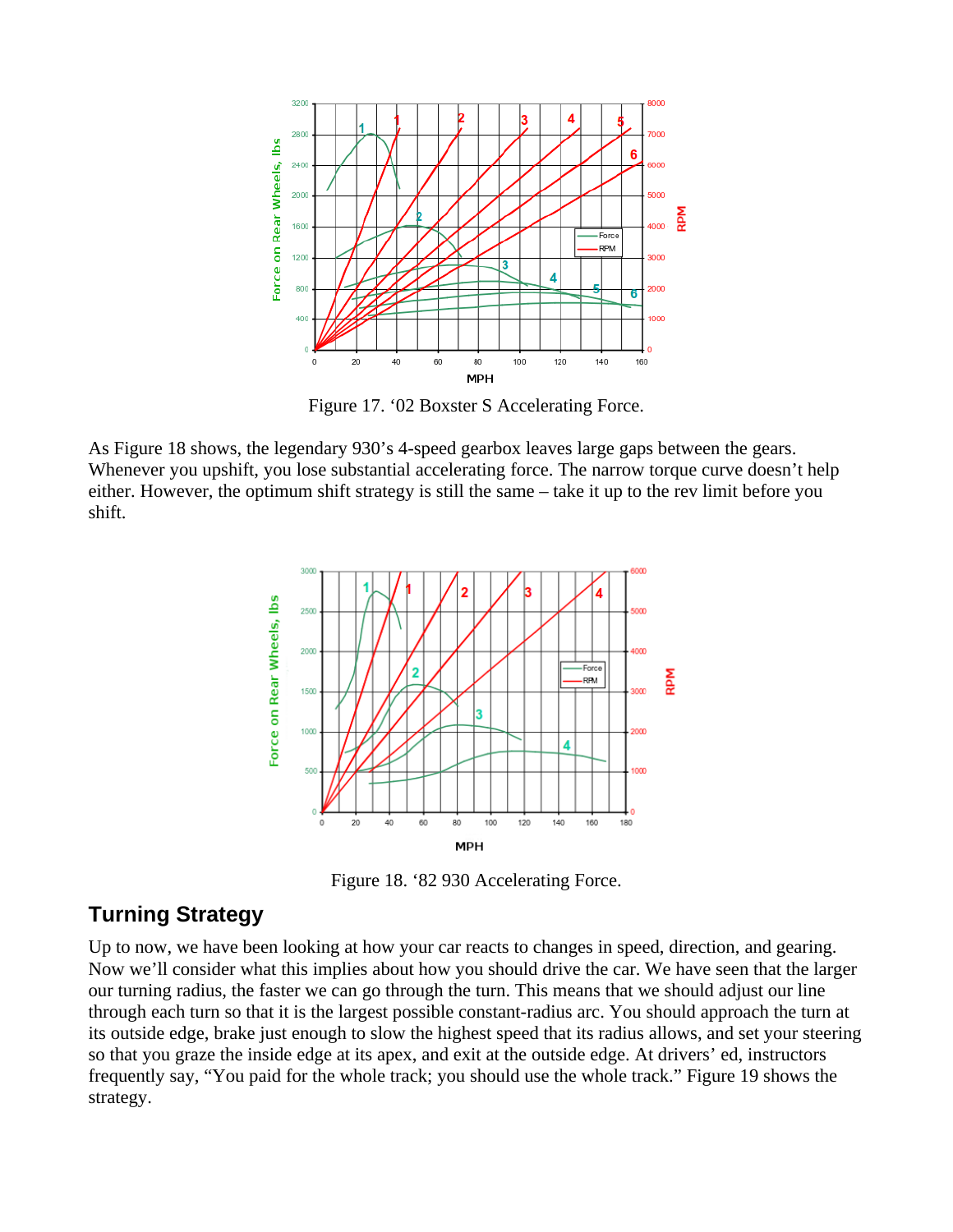

Figure 19. Apexing a Turn.

As you go through the turn, you'll apply just enough throttle to keep your speed constant. If you have to adjust your steering while turning, you've done it wrong. You can practice this on the street, but of course you'll apex the center line instead of the left edge of the pavement and you won't be at maximum speed. You will find that you can carry a surprisingly high speed quite comfortably. Novices tend to turn too early, which causes them to run out of track. You can see this every day on the street where drivers turn onto four-lane roads and have to go across both lanes as they complete the turn. Invariably, they've started the turn too soon, and at the apex they are pointed at the opposite curb. Good track (and street) drivers have learned to go deep into turns before turning the wheel.

Most drivers have no idea how fast their cars can stop. Maximum braking effort occurs with about ten per cent tire slip. Since the tires are on the threshold of locking up, we call this condition *threshold braking*. As we saw previously, once you lock up your wheels, you have thrown away most of the available traction. ABS is for emergencies only; if it comes on, you are braking too hard. It's not designed for continuous service, and if you use it every time you stop it can fail in surprisingly short time, as some beginning drivers' ed participants have discovered. If you don't have ABS, locking up a wheel is your indication that you're braking too hard. Beginning drivers' ed participants typically brake far to timidly and usually spend a fair amount of time working on threshold braking. Don't practice threshold braking on the street. Other drivers don't expect it, and you risk being rear-ended. It is also very difficult to learn at local street speeds, because stopping distances are so short and braking times so brief. This skill is best learned at high speed on a track.

### **Heel-and-toe Technique**

The fastest way around a track is to accelerate as long as you possibly can, and when you must slow down, to brake as late as possible when going into a turn. This means you must learn to shift quickly while braking in such a way that you don't break the driving wheels loose when you pop the clutch. The technique is called "heel-and-toe" braking. This is not double-clutching, which is not used on the track. Begin the sequence with the gas pedal to the floor. Next move your right foot to the brake and mash it down hard enough to enter threshold braking. After the car has slowed sufficiently, depress the clutch with the left foot. Make the shift, and during it, while the clutch is depressed and while mashing the brake, blip the gas pedal with your right foot. Figure 20 shows the sequence, where the height of the traces show how far the pedals are depressed.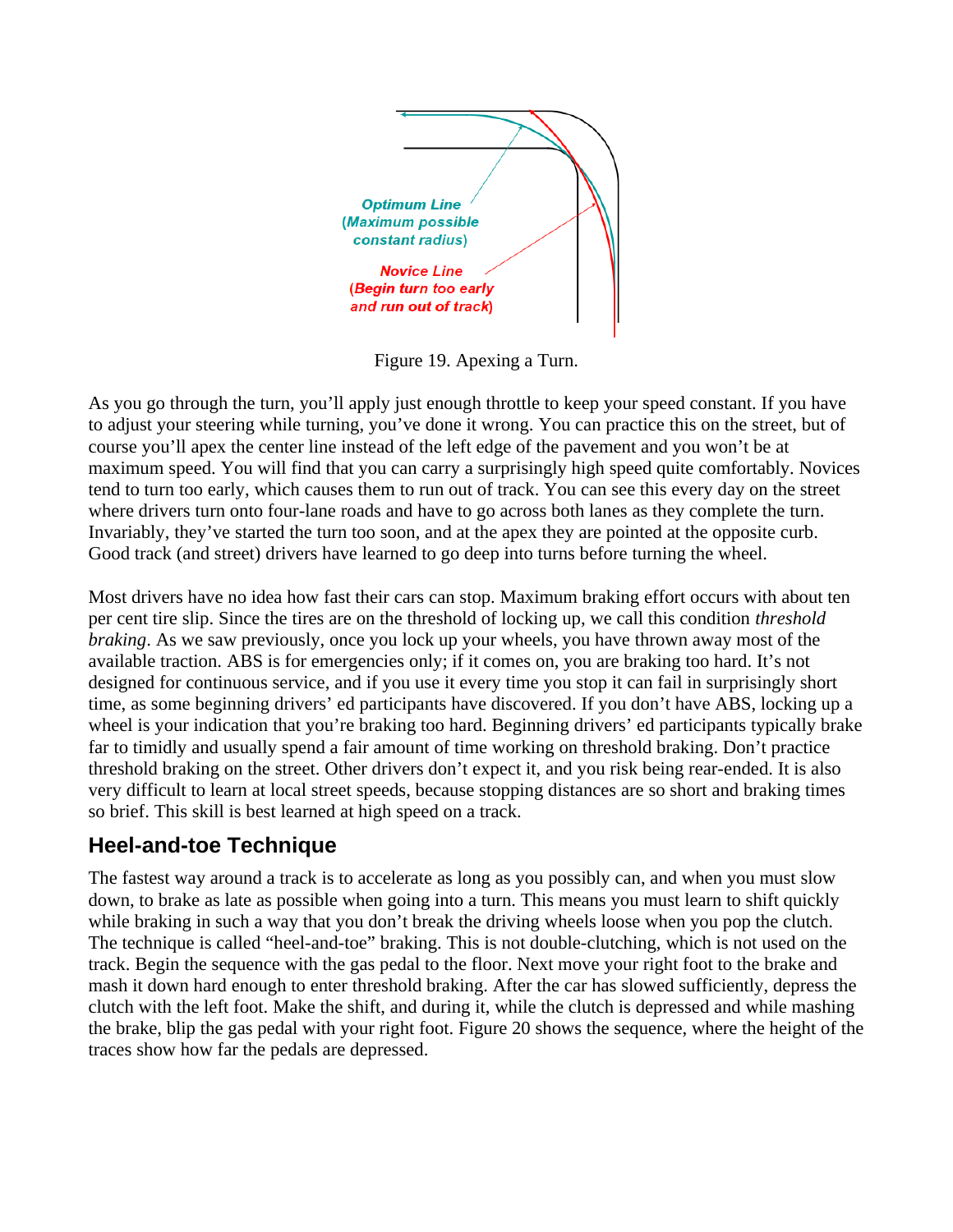

Figure 20. Heel-and-toe (Shifting while Braking).

How you do this depends on the geometry of your pedals. I keep the ball of my foot on the brake and twist my foot so that the heel is over the gas pedal. Then I quickly rotate my foot so that its right side blips the accelerator while the left side continues to depress the brake; Figure 21 shows the position. Complete the shift, and release the clutch. Continue to brake until you've slowed to the desired speed; then accelerate as needed. As a result of this, when you release the clutch, the engine's rpm doesn't change. Without doing this, the rear wheels will chirp, and going into a turn is the worst possible place to lose traction.



Figure 21. Heel-and-toe Foot Position.

 Porsche pedals are designed to make heel-and-toe braking easy. The pedals are right next to each other, and during hard braking the brake pedal is about the same distance from the floor as the accelerator. First practice this while parked with the engine off. Then turn on the engine, and try it with the parking brake set and the car in neutral. You want to jab the accelerator hard but briefly, typically for about a second. Once you are comfortable with the movement, go for a drive on the street and try it in a straight line. Keep you braking effort light; you don't want to alarm your neighbors. Your goal is to be able to come off the clutch quickly and to have the engine going the right speed so that there is no commotion. After you are comfortable doing this in a straight line, try it going into a turn. I use heeland-toe braking every time I shift going into a turn on the street. This insures I'm in a comfortable gear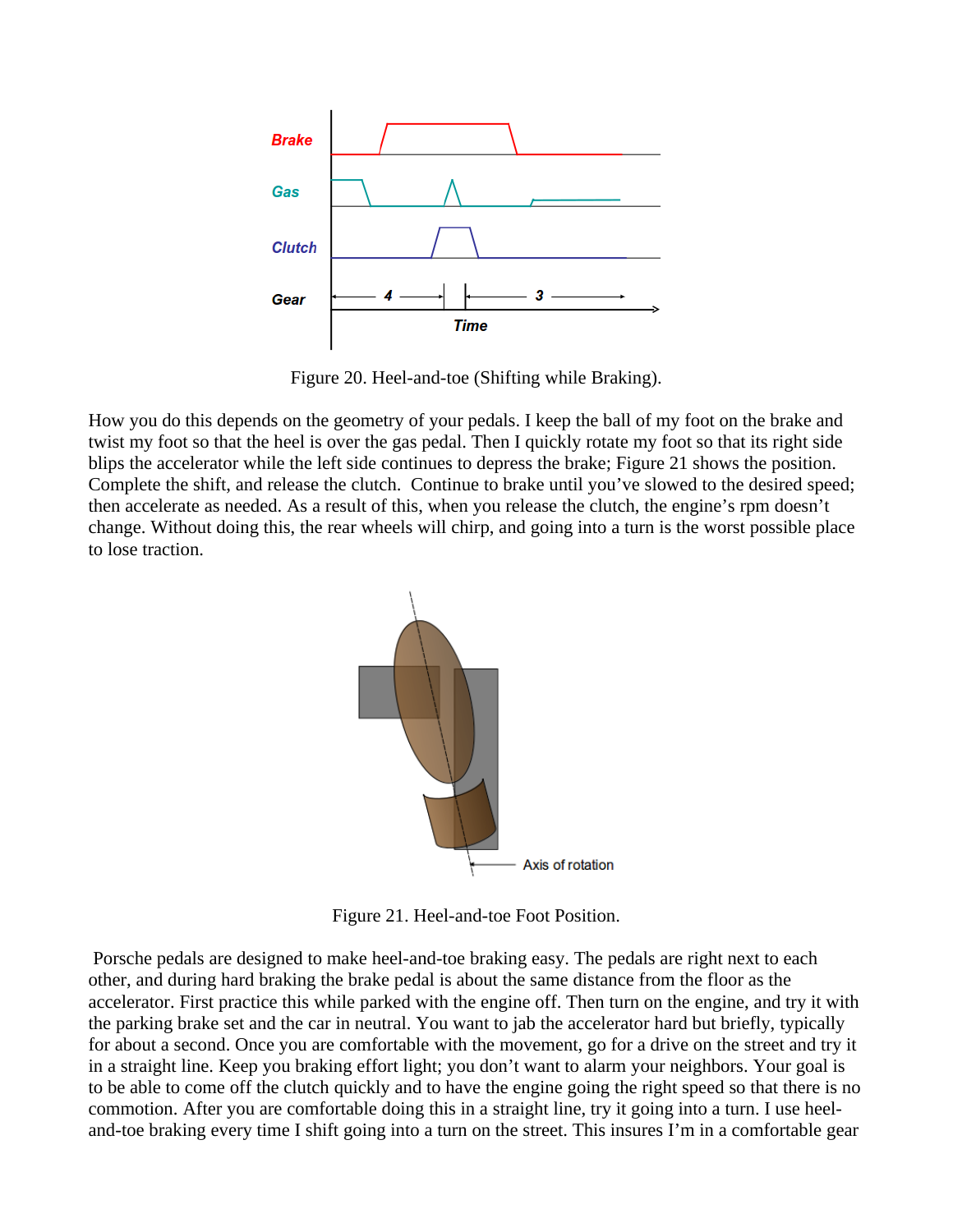and ready to apply some gas during the turn. Don't try this on a track, until you are completely comfortable with it on the street. There are a lot of things competing for your attention approaching a turn there. It's exactly the wrong place to introduce something new unless it's almost automatic.

### **Other Gear-change Techniques**

 If you haven't mastered heel-and-toe, you'll sequentially brake and shift, shown in Figure 22. This begins the same way as with heel-and-toe – with the gas pedal to the floor. Next move your right foot to the brake and mash it down hard enough to enter threshold braking. Toward the end of braking, depress the clutch with the left foot, make the shift, and keep the clutch depresses. When your braking is complete and while the clutch is depressed, blip the gas pedal with your right foot. Since you are no longer braking, this doesn't involve and tricky maneuvers with your right foot. When you release the clutch, the engine's rpm won't change, and the rear wheels won't chirp. However, you have to allow time between the end of braking and the start of the turn to blip the throttle, so the process will take longer than with heel-and-toe. This means you will have to begin braking sooner.



Figure 22. Sequential Braking and Shifting.

The purpose of double-clutching is to get all the gears moving at the right speed to mesh easily during a shift. It is essential in vehicles without synchro-mesh gearboxes. This is a slow shift, although when done properly it results in a very smooth one. Braking is not involved during the shift, so you needn't do anything cute with your feet. Begin with your foot on the gas pedal. Release the throttle, make a normal shift to neutral and release the clutch. While in neutral, blip the gas to bring the engine and gears up to the correct speed. Then make a normal shift to the desired gear. Finally, apply the desired amount of gas; see Figure 23. While I have never used this on a track, I employ it often on the street when down-shifting into a corner.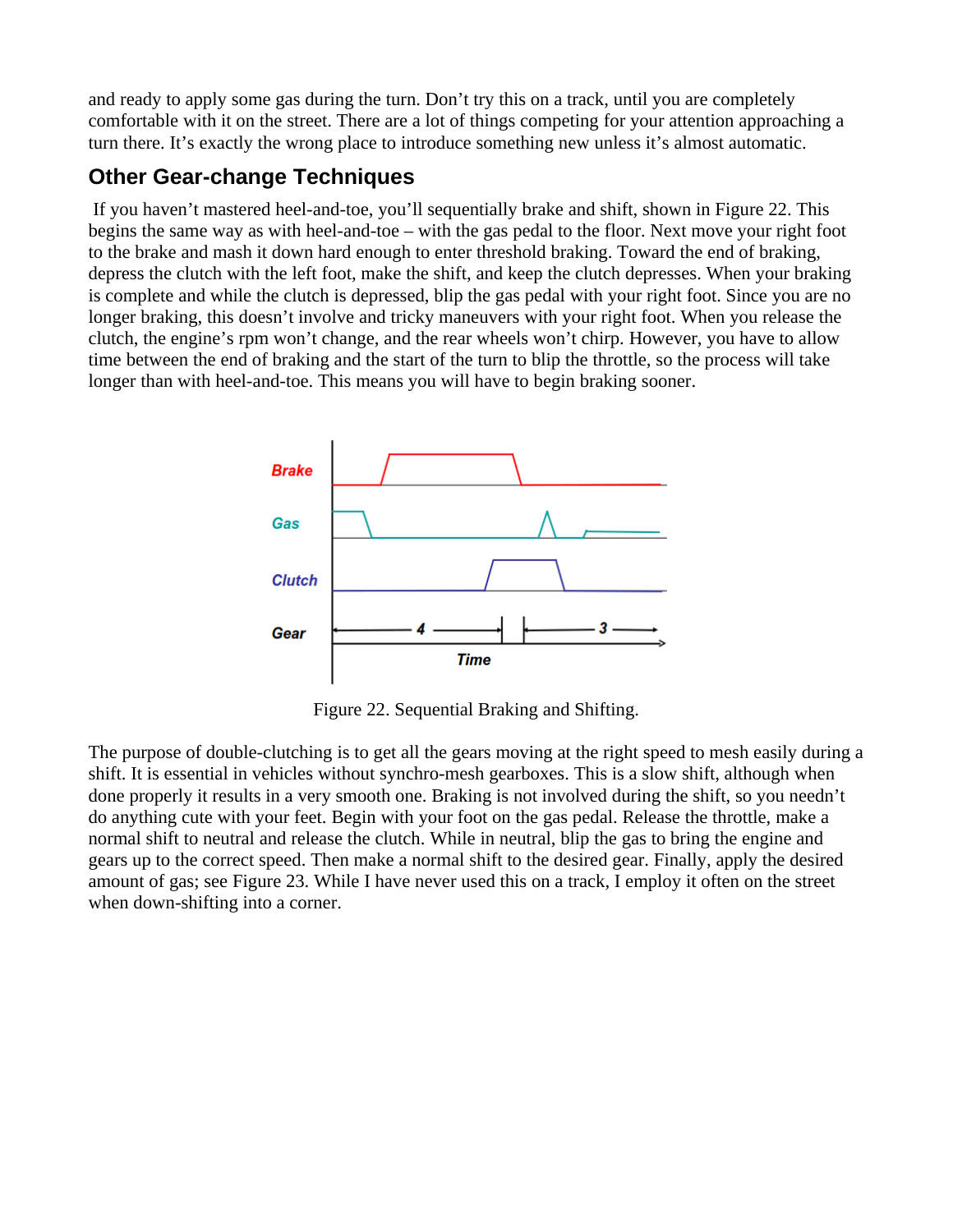

Figure 23. Double-clutching.

### **Throttle Control in Turns**

We've already discussed taking the proper line through a turn. Now we'll add shifting, braking, and accelerating through it. Approach the turn at the outside edge of the track, usually under full braking. If you're comfortable with heel-and-toe, complete your downshift toward the end of braking; otherwise, complete your braking before making the downshift. In any case, complete your braking and shifting before beginning the turn, especially if you are a beginning track driver; see Figure 24



Figure 24. Turning Sequence.

In tight turns, very experienced drivers may enter the turn carrying some brake to keep weight on the front wheels and so to rotate the car quicker. Any time you make a turn, you are inducing some wheel slip, which will tend to scrub off speed through the turn. To prevent this, you will probably carry a little throttle all the way through the turn. Beginning at the apex, you will probably begin to increase the throttle so the gas pedal is to the floor as you exit. Once you are on the straight, you will carry full throttle until you approach the next turn. Except when turning, if one of your feet is not to the floor, you're not trying hard enough. Experienced drivers modify their lines to accommodate special circumstances, such as gradient, road surface, and adjacent turns.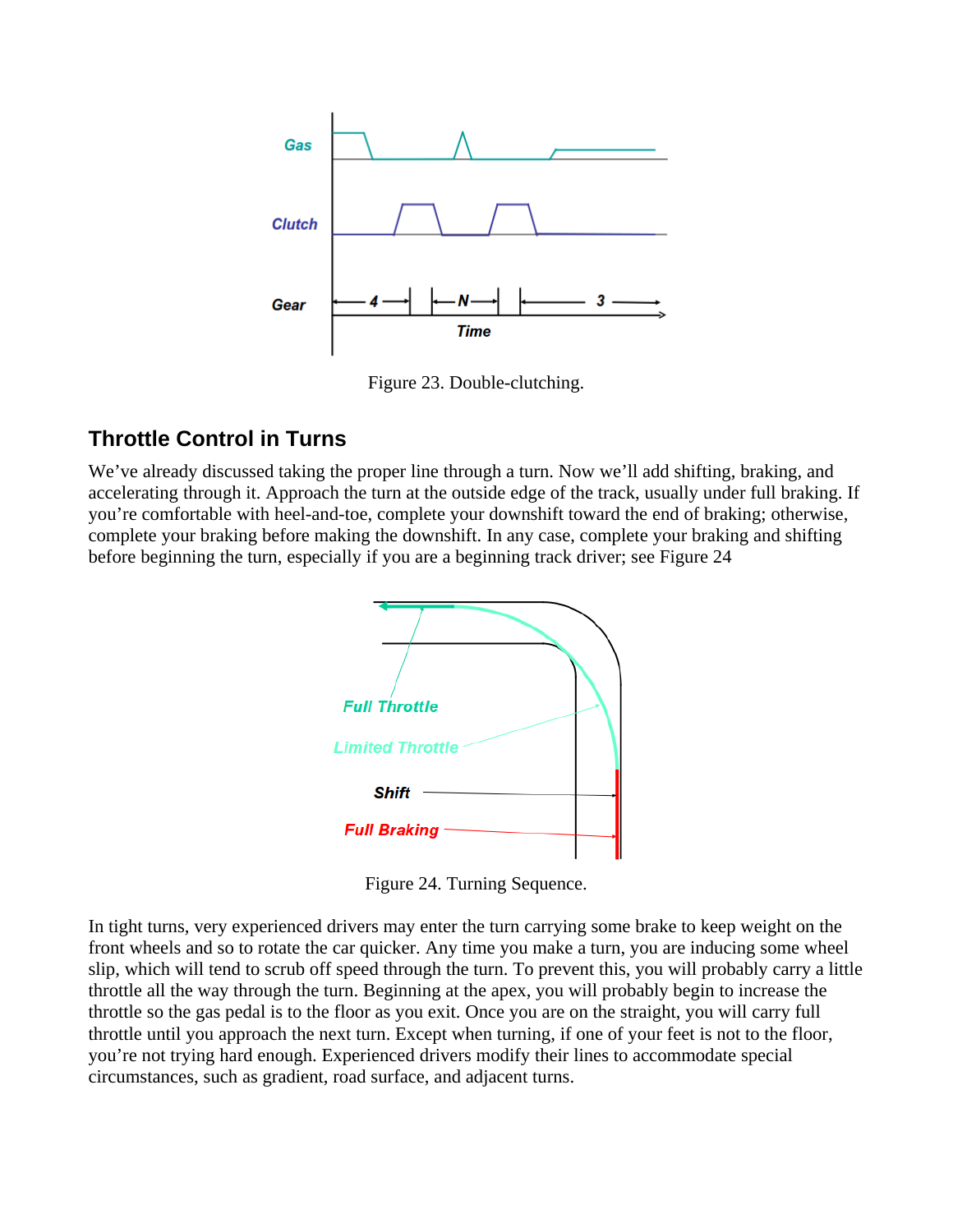### **Recap**

The maximum force a single tire can sustain is independent of the direction of the force, which means that the force it can apply to the car lies within a circle. The radius of this circle is proportional to the weight the tire is carrying. We can think of any force of having two components – one perpendicular to the car's motion, the turning force, and one parallel to the car's motion, the braking or accelerating force. The total force is the graphical sum of these two components. Again, it must lie entirely within the traction circle. See Figure 25.



Figure 25. Tire Traction Circle.

As you approach the maximum speed in a turn, your car can react in one of two ways. The most common reaction for passenger cars is understeer, which means the car turns more slowly than you steer. This occurs because the front wheels have less traction (or equivalently, higher slip) than do the rear ones. To correct for understeer, you reduce throttle or apply more brake The opposite characteristic is oversteer, which means the car rotates faster than you steer. To correct for oversteer, you reduce braking or apply more throttle. See Figure 26.



Figure 26. Understeer and Oversteer.

A useful way to visualize how traction is distributed among the tires is through tire contact patches. The available traction is proportional to the weight on the tire, which in turn is proportional to the area of the contact patch. The turning forces are higher on the outside tires, which is fortunate, because these have more available traction. The two front tires have equal braking forces, and while the braking forces on the rear tires are also equal, they are smaller. In the situation of simultaneous turning and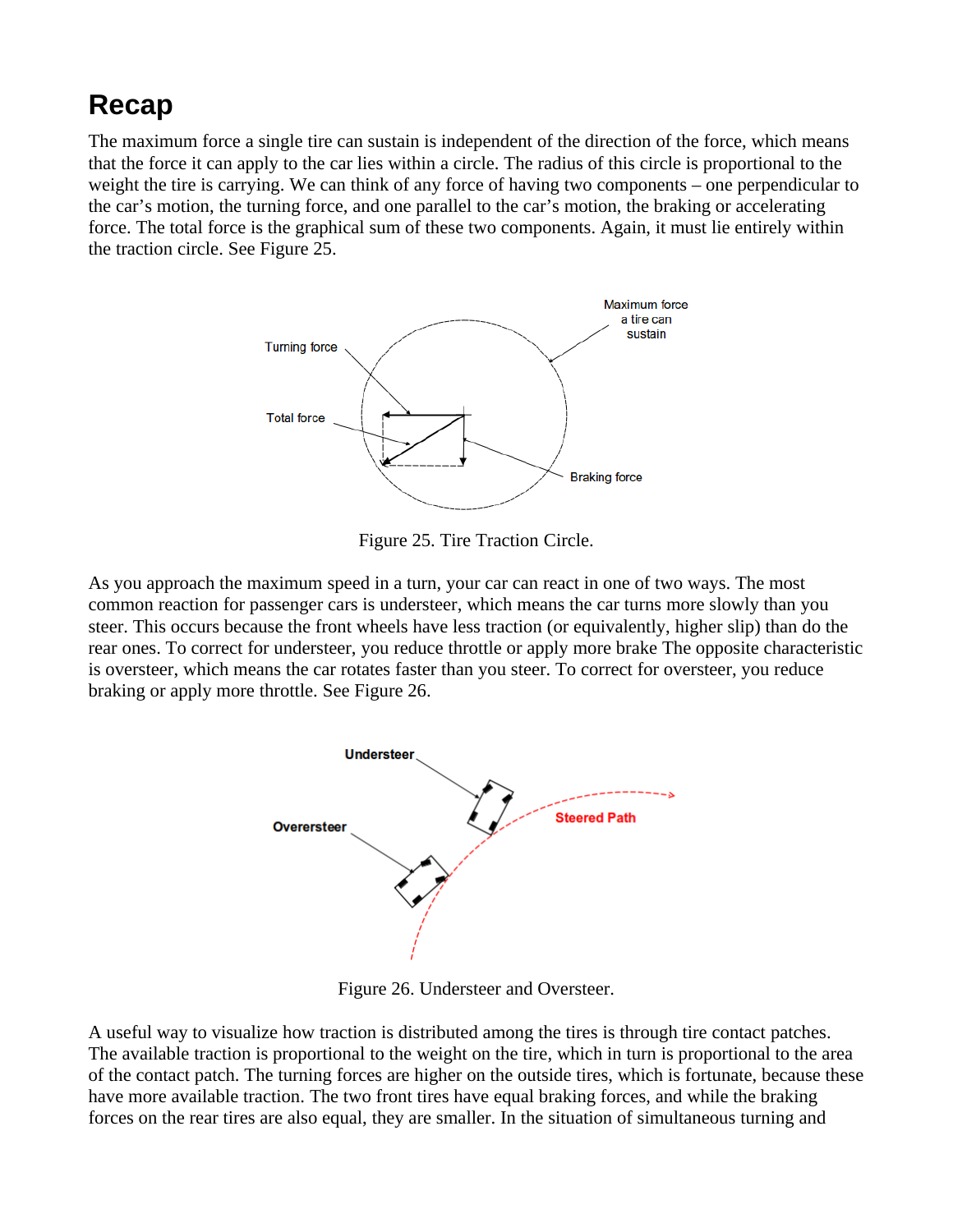braking, the inside rear tire has the least traction available. See Figure 27.



Figure 27. Braking while Turning.

Your owners manual has the information you need to figure out the optimum shift points. For every Porsche I've looked at, the optimum shift point is at or very near the rev limit, regardless of how many speeds it has. See Figure 28.



Figure 28. '02 Boxster S Accelerating Force.

While you can safely practice many of these techniques on the street, please wait for track days to explore your and your car's limits. Children, pets, and other drivers don't expect a car to come through a turn at high speed, and the consequences can be tragic.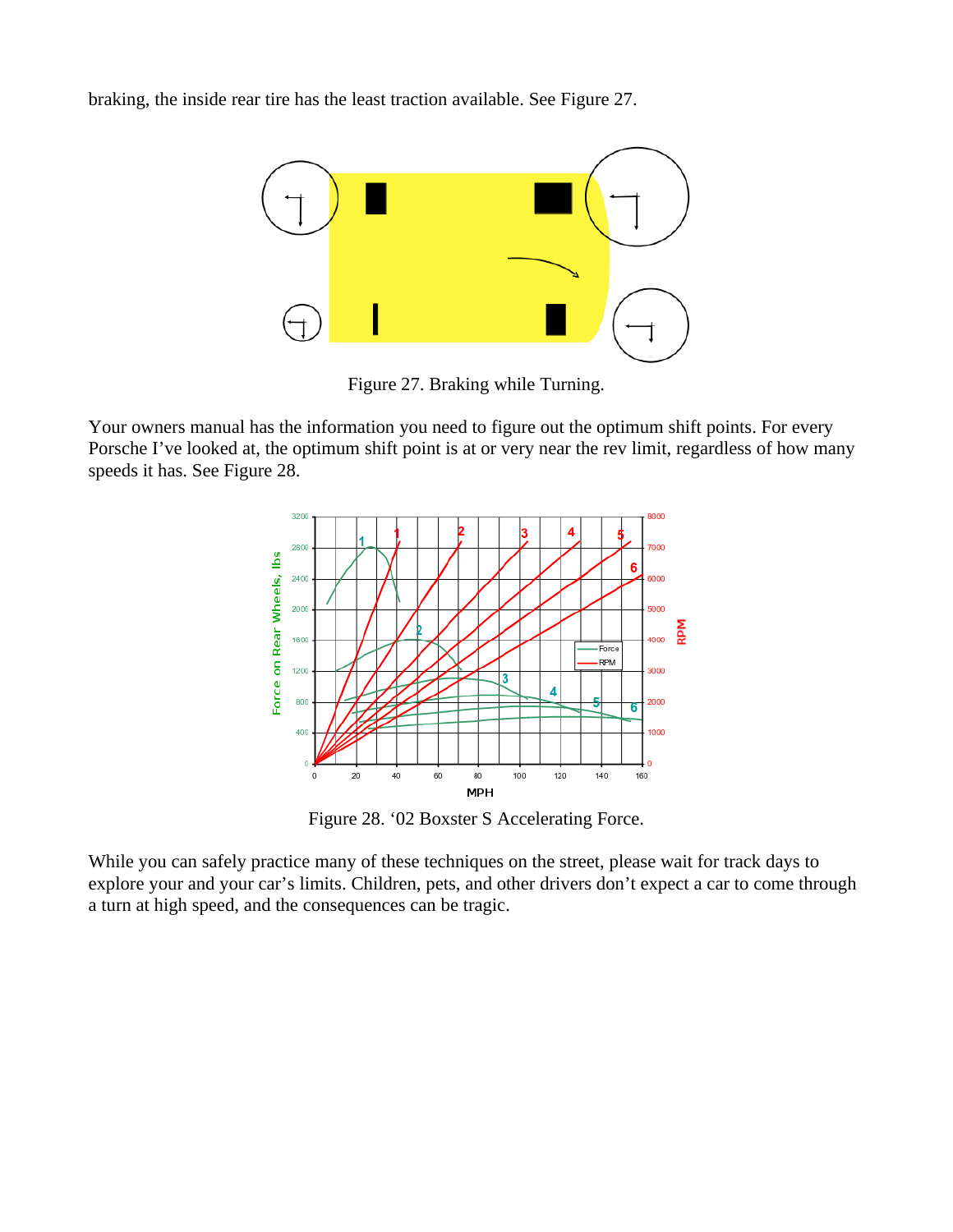

Figure. 29. Heel-and-toe (Shifting while Braking.)

Mastering heel-and-toe braking is essential for efficiently moving through a turn. Begin the sequence with the gas pedal to the floor. Next move your right foot to the brake and mash it down hard enough to enter threshold braking. After the car has slowed sufficiently, depress the clutch with the left foot. Make the shift, and during it, while the clutch is depressed and while mashing the brake, blip the gas pedal with your right foot. How you do this depends on the geometry of your pedals. I keep the ball of my foot on the brake and twist my foot so that the heel is over the gas pedal. Then I quickly rotate my foot so that its right side blips the accelerator while the left side continues to depress the brake. The next slide shows the position. Complete the shift, and release the clutch. Continue to brake until you've slowed to the desired speed; then accelerate as needed. As a result of this, when you release the clutch, the engine's rpm doesn't change. Without doing this, the rear wheels will chirp, and going into a turn is the worst possible place to lose traction.



Figure 30. Turning Sequence.

 This plot summarizes the default strategy for taking a turn. Approach the turn at the outside edge of the track, usually under full braking. If you're comfortable with heel-and-toe, complete your downshift toward the end of braking. Complete your braking and shifting before beginning the turn, especially if you are a beginning track driver. In tight turns, very experienced drivers may enter the turn carrying some brake to keep weight on the front wheels to rotate the car quicker. Any time you make a turn, you are inducing some wheel slip, which will tend to scrub off speed through the turn. To prevent this, you will probably carry a little throttle all the way through the turn. Beginning at the apex, you will probably begin to increase the throttle so the gas pedal is to the floor as you exit. Once you are on the